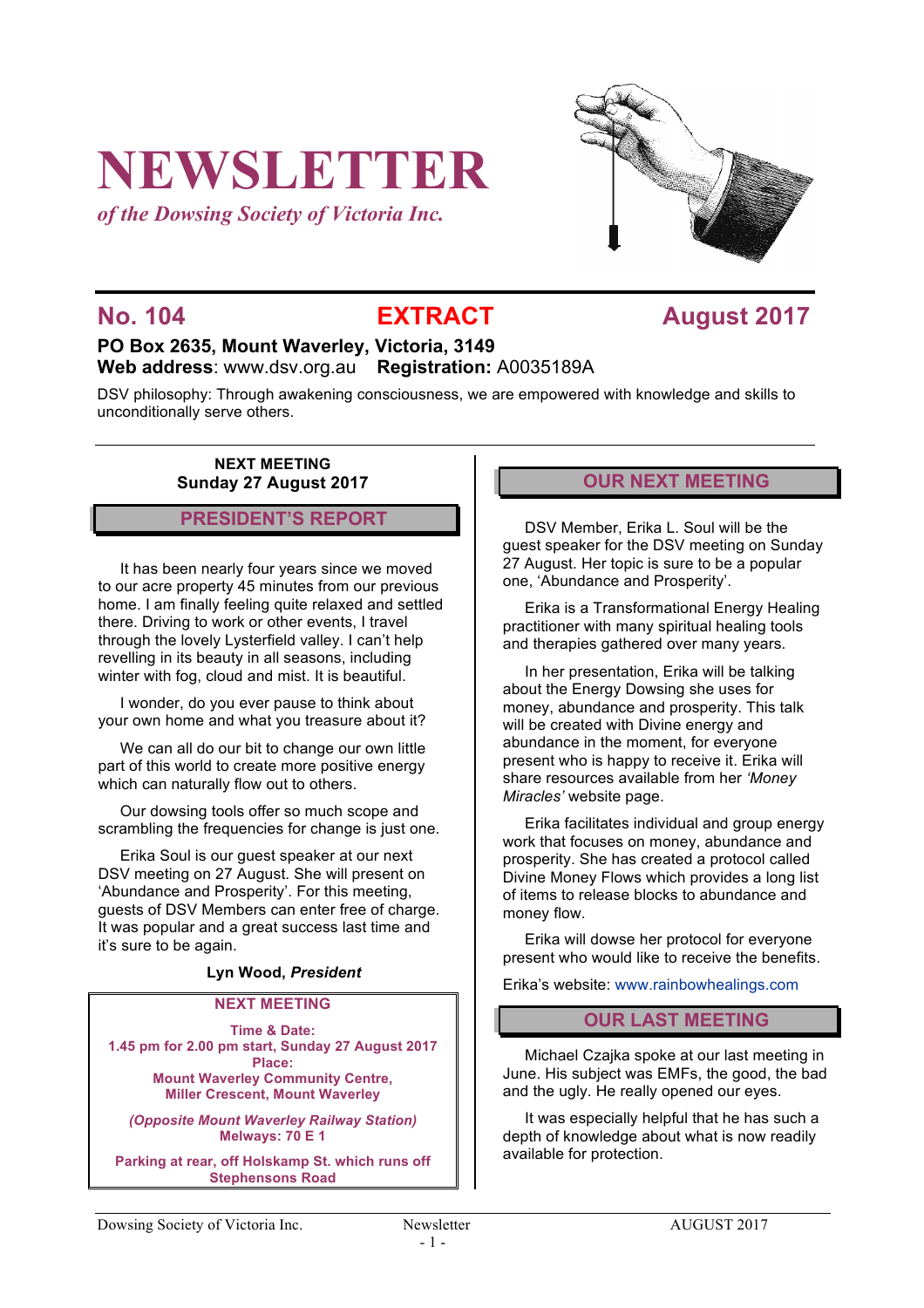Many of us have since investigated his extensive website, as he'd urged. It has so much depth, lots of videos and is extremely educational. We highly recommend you visit and explore for yourself.

#### *http://orthomolecular.webs.com/electromedicine*

As a result of Michael's presentation a number of us purchased some of the devices. The SOTA Bio-Tuner was a popular choice. It is based on Harmonic Vibration and offers many benefits. You can find out pricing by emailing Michael direct, Mc1@pobox.com or from the Canadian site: http://www.sota.com/bio-tuner.html

The subject of Earthing was another which appealed. As a result, the Better Earthing people in Queensland have created a special offer for us and our friends. It's available until 30 August 2017.

For each purchase over \$70 there's a free gift of either two shoe heel earthers or a single earth band kit. Just add the promotional codes **ds\_2heel\_gift** or **ds\_bandkit\_gift**, in the online shopping cart. Or call Peter or Corrinna to purchase over the phone.

- betterearthing.com.au
- Australia: (07) 5630 3790
- New Zealand: (09) 887 0912



## **Integrated** effective healing

• Dowsing • Tapping

• Hypnotherapy **Heather Wilks** heather@ohnaturale.com

0414836654

### **DARK ENERGY**

*Thank you to DSV Life Member Mick Moran for another welcome article.*

There has been a great deal spoken and written about dark energy lately. But what is this mysterious dark energy? I've been thinking about it and I don't think anyone has worked out exactly what it actually is. Many have tried and shared various explanations about what this dark energy could be, but does anyone really know?

I personally have no idea what dark energy is, or where it comes from, but I know something about what it can do. It seems to be very powerful and negative. It sucks out the energy of both people and places. In its wake it leaves large numbers of very unwell, unhappy people struggling to make sense of what's happening.

I've had to accept that my usual clearing of properties and healing for someone, doesn't

always remove this dark energy. I have discovered that a lot of people have trouble actually detecting this dark energy. Experience has shown me that if someone can't detect it, they're unlikely to be able to remove it. The biggest problem seems to lie with being able to detect it in the first place.

In my experience, it takes total relaxation in the body and mind to be able to detect the dark energy I'm referring to.

For me, it's often cleared with just the use of one word. Either PEACE or LOVE. Sending the person or place that's being affected, peace or love usually clears this negative energy instantly. But it's much more than just the words. It's the feeling as well. As with any healing, it has to come from deep within, from the heart. I believe you have to feel the love, the peace and the compassion. To me, this is what's needed to do this kind of healing.

At times I wonder if this dark energy has some kind of intelligence.

This dark energy is a very powerful, but it can also be very fragile. With the right circumstances, it can be cleared relatively easily. Like everything, it takes practice, concentration, and confidence.

*Contact Mick: energydowsing@hotmail.com*



# **Gently Does It Lyn Wood**

Phone: 0409 839 581 or 8759 3182 Email: lyn.wood@optusnet.com.au

- · Crystal Heart Reiki/ Sekh'm Healing
- · Oh! Naturale Skin & Haircare
- · Blue Moon Aromatherapy
- Ear Candling
	-
- 
- · Pendulum Workshops

· Reiki Workshops

- · Super Concentrates household products
- Property Dowsing

### **DO NOT LOSE HEART We Were Made for These Times**

*By Clarissa Pinkola Estes, syndicated from moonmagazine.org 13 March 2017.* 

*Reprinted from www.dailygood.org/story/1538 and the May 2017 Newsletter from DNSW.*

I have heard from so many recently who are deeply and properly bewildered. They are concerned about the state of affairs in our world right now. It is true, one has to have strong cojones and ovarios to withstand much of what passes for '*good*' in our culture today. Abject disregard of what the soul finds most precious and irreplaceable and the corruption of principled ideals have become, in some